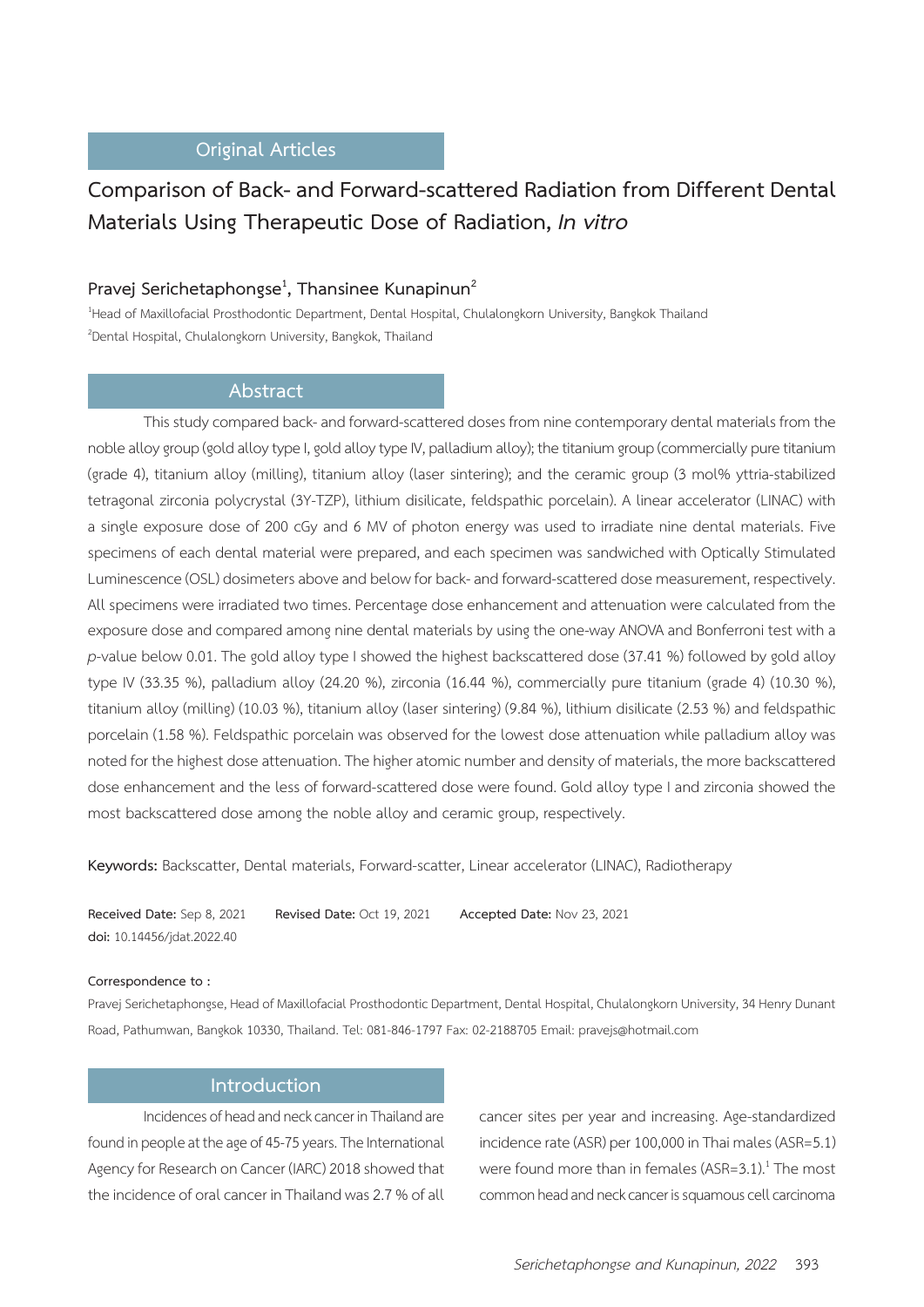in which the oral, nasopharyngeal and laryngeal area are commonly found in Thai males whereas the thyroid and oral area are commonly found in Thai females.<sup>2</sup> Tongue, floor of mouth and buccal mucosa are frequently affected by cancer in the oral cavity.

Treatment modality of squamous cell carcinoma includes the combination of wide resection and radiotherapy to remove a tumor mass and eliminate the residual tumor cells. Dosimetry and the field of radiation are calculated by radiotherapists to achieve an effective radiation dose. Total radiation dose for head and neck cancer treatment is between 5000-7000 cGy depending upon the stage and the aggressiveness of the cancer. "Fractionation" or separation of dose per day is used to deliver the total effective dose without destruction of the host cell. The standard of fractionated dose for curative radiotherapy in head and neck cancer is currently based on delivering a dose of 200 cGy per day, five days a week for 5-7 consecutive weeks. $3-6$ 

Total high energy beam is inevitably delivered to both host and tumor cells. Any high-scattering objects in the beam of x-ray deflect off the radiation causing secondary radiation demonstrated as scattered radiation, forward-scattered and backscattered radiation. Forwardscatter occurs at the opposite side from the radiation whereas backscatter occurs at the same side of radiation. Forward-scatter results in a decrease in dose to soft tissue or target cancer on the away side due to radiation deviation and attenuation absorbed by the high-scattering materials. This causes a reduction of dose to the tumor behind these dental materials from dose planning for treatment. Meanwhile,

"dose enhancement" occurs when backscatter radiation enhances the dose from the original radiated dose to tissue in front of objects such as a restoration or implant.<sup> $7-10$ </sup> Objects which have higher backscatter will show less forwardscattered radiation. Backscattered radiation could lead to oral complications such as mucositis resulting from high-scattering dental materials for restorations close to the soft tissue in the oral cavity (tongue, buccal mucosa). If backscattered radiation occurs around dental implants, it will lead to compromised osseointegration or osteoradionecrosis (ORN) resulting from dose enhancement surrounding dental implants in bone.<sup>11</sup> In general, studies showed that ORN occurs when the total radiation dose is more than 6500 cGy in mandible by 88.1 % in the first year after radiotherapy.<sup>12,13</sup> Moreover, it has been reported in literature reviews that the longer period post-irradiation beyond 6500 cGy, the lesser blood supply in the bone. This results from the decrease in blood supply and mesenchymal stem cells in bone.<sup>12,14</sup> Therefore, implant placement should be thoroughly considered in patients who have undergone radiotherapy.

Many researchers have studied the effect of backscattered radiation from several types of dental implant materials, such as commercially pure titanium (cpTi), titanium alloys (Ti-6Al-4V) and high gold content implant.<sup>9,15,16</sup> However, there were only two studies about the backscattering effect from zirconia and lithium disilicate materials.17,18 Presently, metal alloys and ceramic are used for dental restorations in the oral cavity such as crowns (noble alloy or ceramic), implant fixtures (titanium or zirconia) and implant abutments (titanium or zirconia). Therefore, our study was aimed to investigate back- and forwardscattered dose from nine contemporary dental materials from the noble alloy group (gold alloy type I, gold alloy type IV, palladium alloy); the titanium group (commercially pure titanium (grade 4), titanium alloy (milling), titanium alloy (laser sintering)); and the ceramic group (zirconia, lithium disilicate, feldspathic porcelain). The null hypothesis was that there is no difference in back- and forward-scattered dose among nine dental materials. This study will be beneficial for the selection of proper dental restorative and implant materials in patients with a high risk of head and neck cancer.

## **Materials and Methods**

#### *Specimen preparation:*

Nine dental materials (gold alloy type I, gold alloy type IV, palladium alloy, zirconia, commercially pure titanium (grade 4), titanium alloy (milling), titanium alloy (laser sintering), lithium disilicate and feldspathic porcelain; number 1-9 in order in Figure 1(A)) were prepared by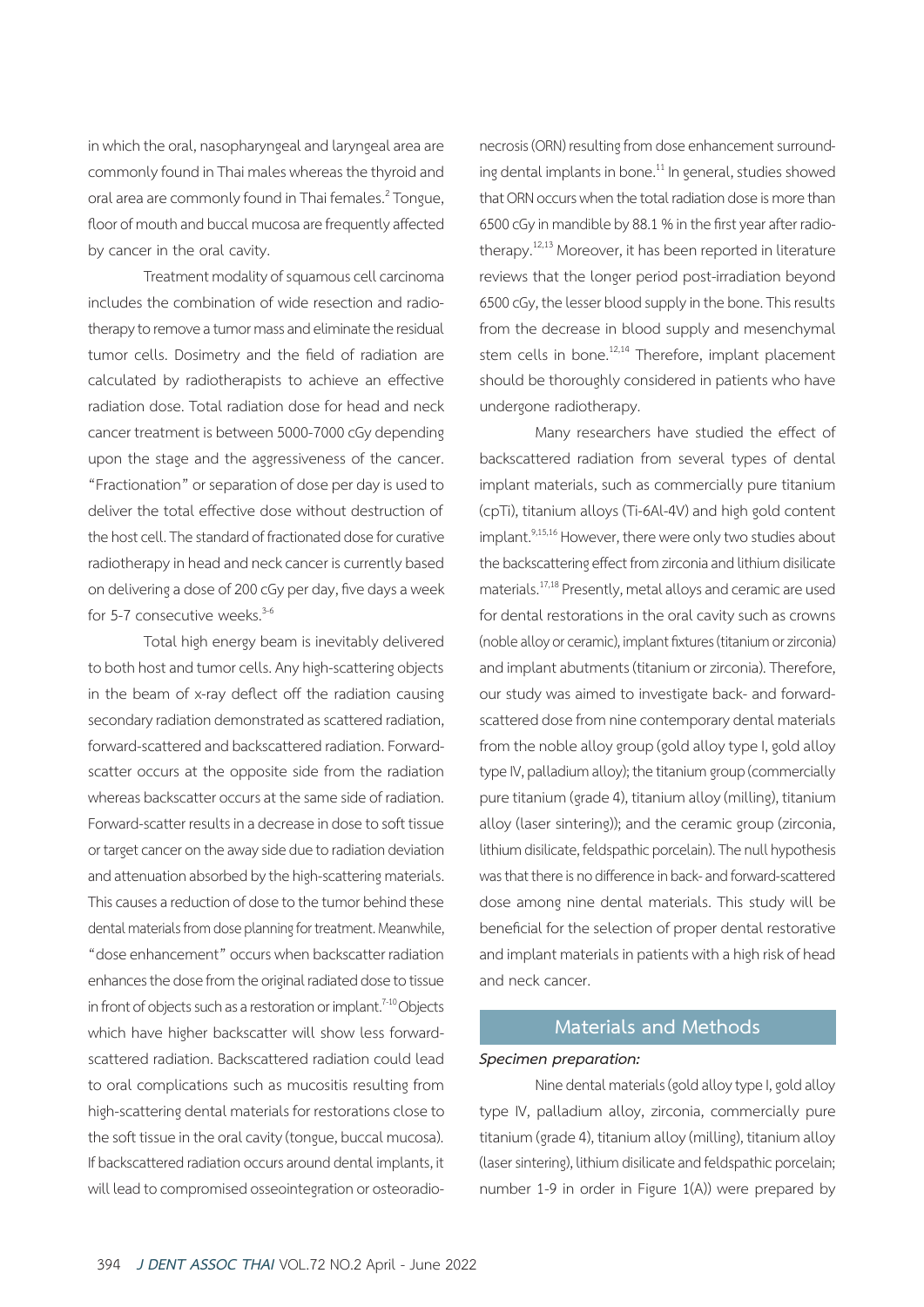different fabrication techniques with each specimen in dimension of 8x13x1 mm<sup>3</sup> (Fig. 1(A)). Gold alloy type I (Golden Ceramic, Ivoclar Vivadent, Schann, Liechtenstein), gold alloy type IV (Maxigold, Ivoclar Vivadent, Schann, Liechtenstein) and palladium alloy (Elektra, Ivoclar Vivadent, Schann, Liechtenstein) were produced by a manufacturer. Commercially pure titanium (grade 4) (Signer Titanium, Signer Titanium AG, Freienbach, Switzerland), titanium alloy (milling) (Signer Titanium, Signer Titanium AG, Freienbach, Switzerland) and feldspathic porcelain (Vitablocs Mark II, VITA Zahnfabrik, Bad Säckingen, Germany) were cut by a low speed cutting diamond disc. Titanium alloy (laser sintering) (Ti64 ELI-A LMF, Trumpf, Ditzingen, Germany) was made from laser sintering machine (TruPrint 5000, Trumpf, Ditzingen, Germany). Zirconia (3 mol% yttriastabilized tetragonal zirconia polycrystal (3Y-TZP)) (Ceramill zi, Amann Girrbach AG, Koblach, Austria) was produced by a milling method (Ceramill mikro, Amann Girrbach AG, Koblach, Austria) and sintered with a sintering machine (Ceramill therm 3, Amann Girrbach AG, Koblach, Austria). Lithium disilicate (IPS e.max Press, Ivoclar Vivadent, Schann, Liechtenstein) was fabricated by a heat-pressed technique. The approximate composition of each dental material from each manufacturer is shown in Table 1. There were five specimens in each group of dental materials. Before the experiment, the external surface of each specimen was polished by a polishing machine (Minitech 233, Presi, France) for 30 seconds (using abrasive paper no.400, 600, 1000). After being polished, the flat surface of the specimen was examined without light transmission passing through by being attached with an Optically Stimulated Luminescence (OSL) dosimeter (nanoDot, Landauer, USA) (Fig. 1(B)).

 $Z_{\text{eff}} = {}^{2.94} \sqrt{\alpha_1 Z_1^{2.94} + \alpha_2 Z_2^{2.94} + \dots + \alpha_n Z_n^{2.94}}$ 

 $(Z_{_{\it eff}}$  is effective atomic number,  $\bm{\alpha}_{_{\sf n}}$  is the *fractional electron content of each element (Z<sup>n</sup> ), Z<sup>n</sup> is atomic number of each element)*

#### *Radiation set-up:*

Nine different types of dental materials were irradiated by linear accelerator or LINAC (Elekta Synergy, Stockholm, Sweden) from Horizon center at Bumrungrad Hospital, Bangkok, Thailand. The radiation dose was 200 cGy in single exposure with an antero-posterior beam which was perpendicular to specimens and OSL dosimeters. The photon energy used in this study was 6 MV with radiation field size of  $10x10$  cm<sup>2</sup>, 5-cm depth dose and a 95-cm distance from the radiation source (source-to-surface distance or SSD). Before the experiment, the exact dose from LINAC had to be calibrated and evaluated in two ways, depth dose and calibration dose, to verify that the evaluated dose from OSL correctly correlates with the dose emitted from the LINAC machine. First, the evaluation of the depth dose determined the dose in each 1-cm depth from the outermost to the innermost of the plastic phantom by using OSLs placed in each depth. Second, calibration dose determined whether a different dose emitted from LINAC was equal to the dose measured by OSL. In this study, the dose was calibrated in 200 cGy as a baseline for all comparisons of dose measurement. During the experimental set-up, specimens were placed in the same location at the center of the radiation field. Each specimen was sandwiched with OSLs above and below, then they were placed within bolus (Bolx I Gel Bolus, Qfix, USA) of which five holes were made to prevent air gaps during radiation and OSL dose measurement. The five sheets of solid water (RW3 slab phantom, PTW, Freiburg, Germany) which represented 5-cm depth dose (1 sheet of solid water is 1-cm thickness) were placed over bolus and dental material specimens attached with OSLs while the other ten sheets of solid water were at the base of the experimental set-up in order to fully achieve scatter (Fig. 2). All five specimens in each group of different dental materials were irradiated two times and measured back- and forward-scattered dose by different OSL chips. Thus, all measurements were recorded.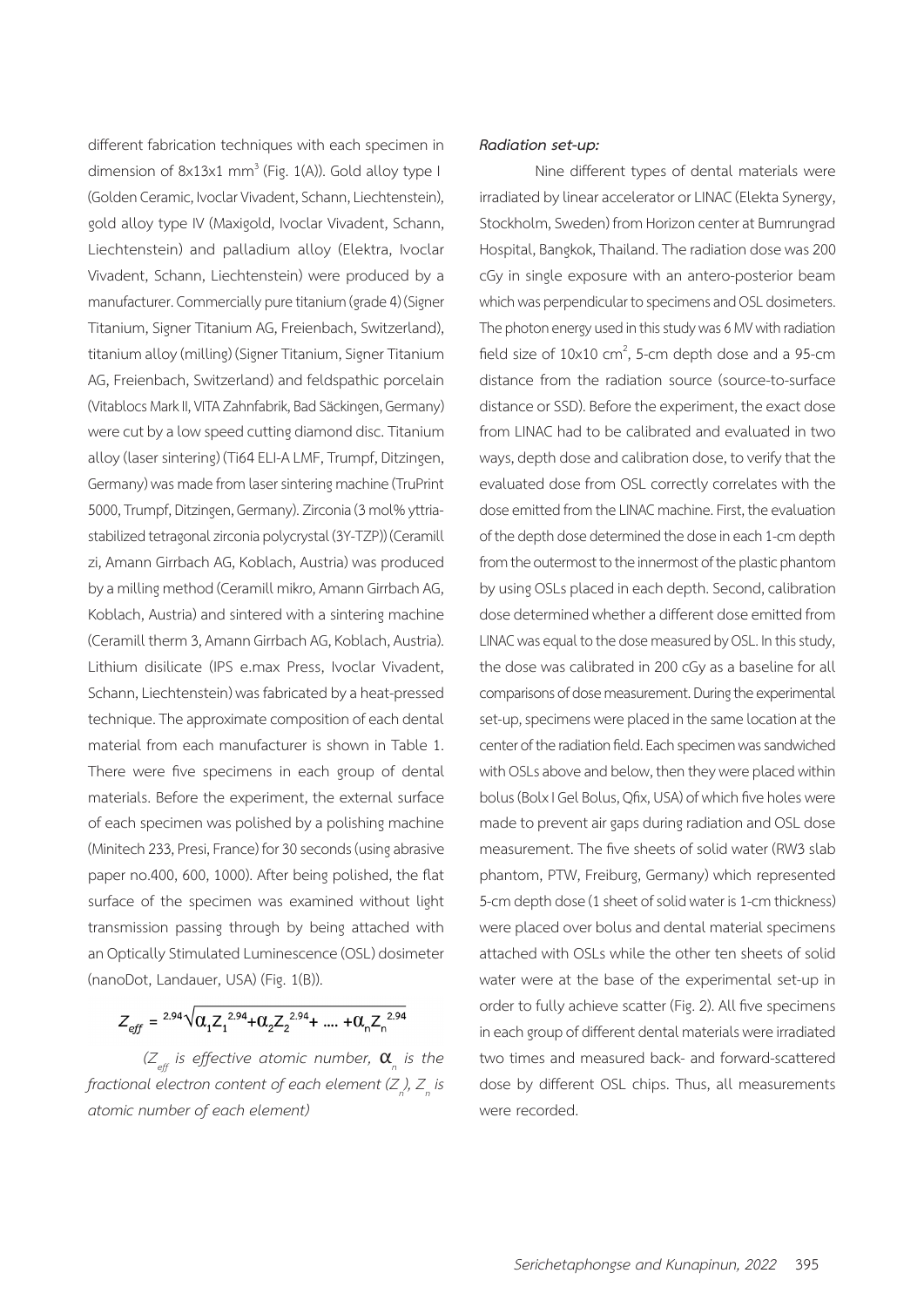#### *Data collection and interpretation:*

All 180 OSL dosimeters,  $10\times10\times2$  mm<sup>3</sup> in size, were deleted from all signals prior to the experiment and then used for dose measurement at 0 mm distance from each specimen. After irradiation, they were read by an OSL reader (MicroStar, Landauer, USA). The data were shown back- and forward-scattered dose in cGy. Then the percentage dose enhancement and attenuation were calculated from the following formula:

Percentage dose enhancement = [ (backscattered dose (cGy) – 200 cGy) / 200 cGy ] \* 100

Percentage dose attenuation = [ (forward-scattered dose (cGy) – 200 cGy) / 200 cGy ] \* 100 *Statistical analysis:*

SPSS version 22.0, SPSS Inc., USA, statistical analysis program was used in this study. One-way ANOVA and Bonferroni tests were used to compare the data of backand forward-scattered doses together with percentage dose enhancement and attenuation among nine dental materials. *P*-value below 0.01 (two-sided test) was considered as significant in all comparisons.



**Figure 1** (A) Nine dental metal materials with dimension of 8x13x1 mm $^3$ , (B) Specimen flat surface attached with Optically Stimulated  *Luminescence (OSL) no light transmission passing through*

| Group          | No.            | Dental material                                                   | Lot<br>number     | Approximate composition<br>(wt%) from manufacturers                                                                           | Approximate<br>density ( $g/cm3$ ) | Effective atomic<br>number (Zeff)* |
|----------------|----------------|-------------------------------------------------------------------|-------------------|-------------------------------------------------------------------------------------------------------------------------------|------------------------------------|------------------------------------|
| Noble<br>alloy | $\mathbf{1}$   | Gold alloy Type I<br>(Golden Ceramic, Ivoclar<br>Vivadent)        | V37595            | 86.9% Au, 8.0% Pt, 2.5% Pd,<br>$<$ 1.0% Ag, $<$ 1.0% In, $<$ 1.0%<br>Sn, <1.0% Ru, <1.0% Re, <<br>1.0% Ta, <1.0% Fe, <1.0% Li | 18.4                               | 77.81                              |
|                | 2              | Gold alloy Type IV<br>(Maxigold, Ivoclar Vivadent)                | W36653            | 59.5% Au, 26.3% Ag, 8.5%<br>Cu, 2.7% Pd, 2.7% Zn, <1%<br>In and $<$ 1% In                                                     | 13.9                               | 68.77                              |
|                | 3              | Palladium alloy<br>(Elektra, Ivoclar Vivadent)                    | X41625            | 58.3% Ag, 25% Pd, 14.7% Cu,<br>2% In, <1% Ru, <1% Re and<br><1% Li                                                            | 10.4                               | 44.92                              |
| Titanium       | $\overline{4}$ | Commercially pure titanium<br>(Grade 4) (Signer titanium)         | W16013            | 98.96% Ti, 0.50% Fe, 0.40% O,<br>0.08% C, 0.05% N, 0.015% H                                                                   | 4.51                               | 21.98                              |
|                | 5              | Titanium alloy<br>(Ti-6Al-4V ELI) (milling) (Singer<br>titanium)  | S8255             | 88-91% Ti, 5.5-6.5% Al, 3.5-<br>4.5% V, 0.25% Fe, 0.13% O,<br>0.08% C, 0.05% N, 0.012% H,<br>0.005% Y                         | 4.43-4.47                          | 21.67                              |
|                | 6              | Titanium alloy<br>$(Ti-6Al-4V ELI)$<br>(laser sintering) (Trumpf) | 17-E361/<br>15-45 | 88-91% Ti, 5.5-6.5% Al, 3.5-<br>4.5% V, 0.25% Fe, 0.13% O,<br>0.08% C, 0.05% N, 0.012% H                                      | 4.30                               | 21.67                              |

|  | Table 1 Dental materials composition |
|--|--------------------------------------|
|  |                                      |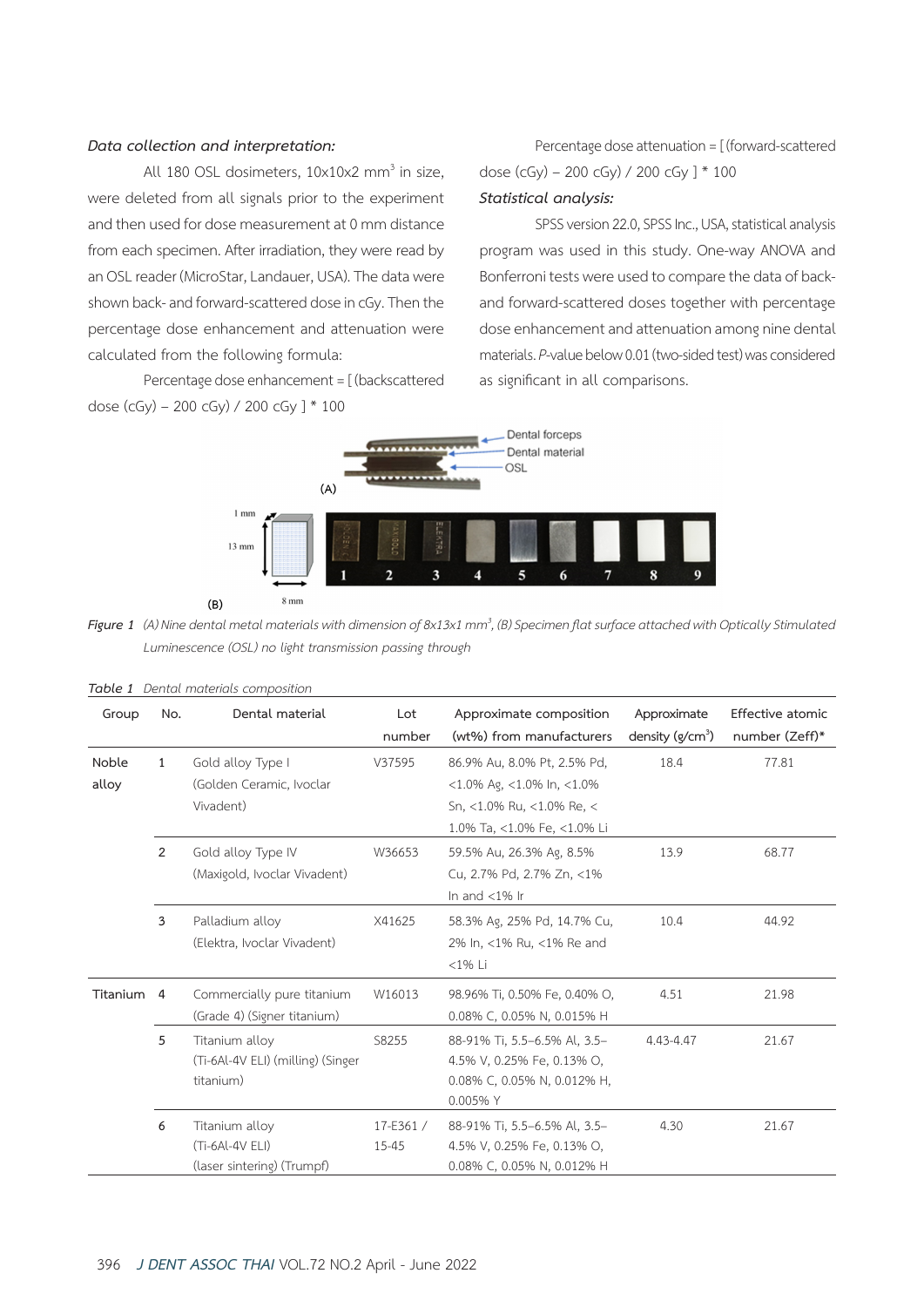| Group   | No. | Dental material                                                  | Lot<br>number | Approximate composition<br>(wt%) from manufacturers                                                                                                                                        | Approximate<br>density ( $g/cm3$ ) | Effective atomic<br>number (Zeff)* |
|---------|-----|------------------------------------------------------------------|---------------|--------------------------------------------------------------------------------------------------------------------------------------------------------------------------------------------|------------------------------------|------------------------------------|
| Ceramic |     | <b>Zirconia</b><br>(Ceramill zi, Amann Girrbach AG)              | 1904003       | ≥99% ZrO <sub>2</sub> +HfO <sub>2</sub> +Y <sub>2</sub> O <sub>3</sub> , 4.5-<br>5.6% $Y_0Q_3$ , ≤5% HfO <sub>2</sub> , ≤0.5%<br>Al <sub>2</sub> O <sub>2</sub> and $\leq$ 1% other oxides | 6.73                               | 38.7                               |
|         | 8   | Lithium disilicate<br>(IPS e.max Press, Ivoclar Vivadent)        | Y37266        | 70 vol% of lithium disilicate<br>crystals (Li <sub>2</sub> Si <sub>2</sub> O <sub>2</sub> )                                                                                                | $2.5 \pm 0.1$                      | 9.68                               |
|         | 9   | Feldspathic porcelain<br>(Vitablocs mark II, VITA<br>Zahnfabrik) | 72600         | 56-64% SiO <sub>2</sub> , 20-23% Al <sub>2</sub> O <sub>3</sub> ,<br>6-9% Na <sub>2</sub> O, 6-8% K2O, 0.3-<br>0.6% CaO and 0.0-0.1% TiO                                                   | $2.44 \pm 0.01$                    | 12.13                              |

*Table 1 Dental materials composition (cont.)*

*\*Effective atomic number (Zeff): 35,36*



Figure 2 (A) Illustration of experimental set-up (not to scale), (B) Dental material was sandwiched with OSLs for back- and for  *ward-scattered measurement (enlarge from (A))*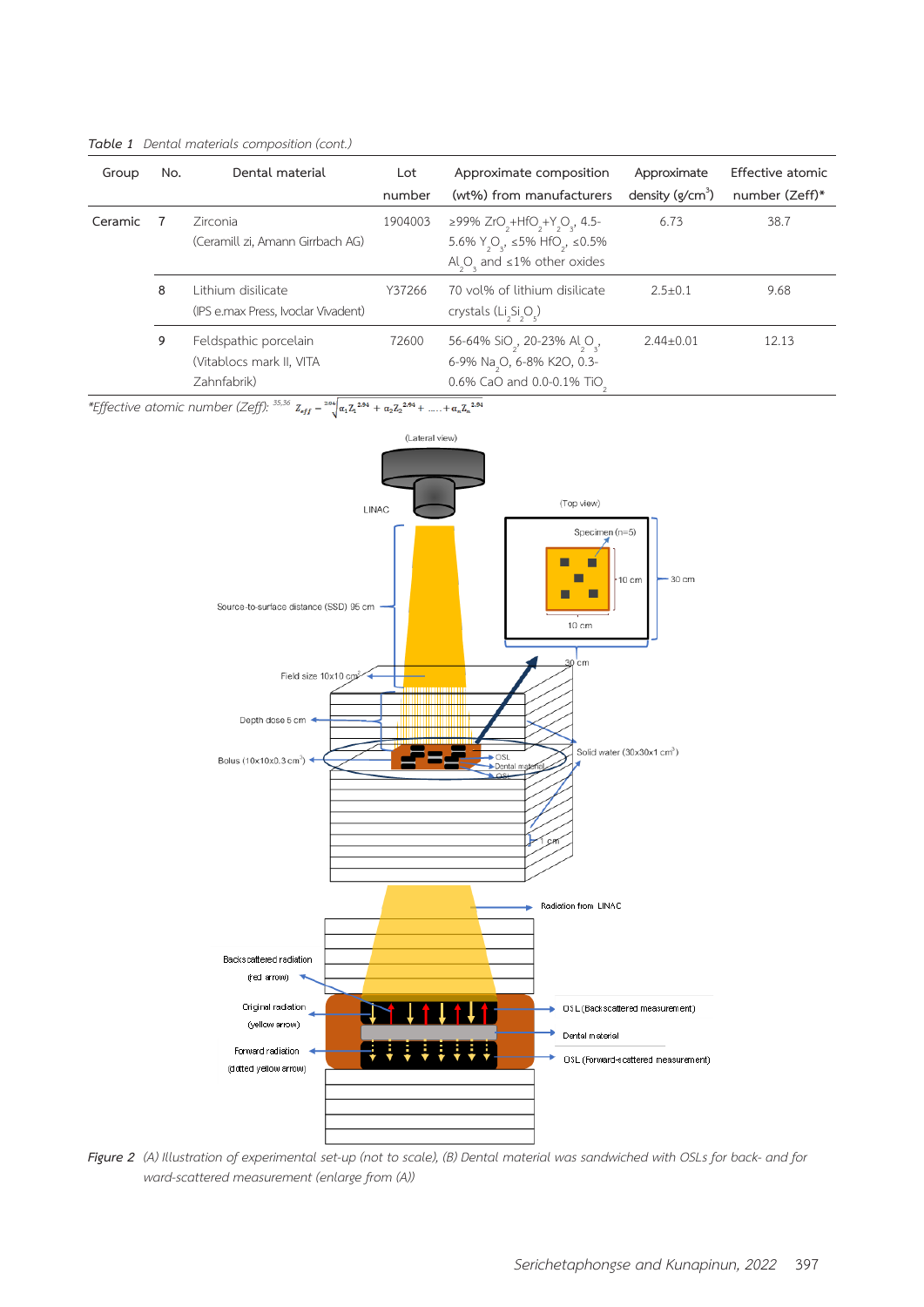# **Results**

The means and standard deviations of backscattered dose, forward-scattered dose, percentage dose enhancement and attenuation are presented in Table 2. Back- and forward-scattered doses were measured at 200 cGy single exposure from the LINAC machine and shown in bar-graph in Figure 3. The percentage dose enhancement and attenuation among nine dental metal materials showed increasing/decreasing of back- and forward-scattered dose from these materials from 200 cGy as an exposure dose of the LINAC machine. Different types of dental materials resulted in various dose enhancement and dose attenuation which are shown as bar-graph in Figure 4. For backscattered dose measurement, the highest percentage dose enhancement was 37.41 % observed in gold alloy type I while the lowest percentage dose enhancement was 1.58 % observed in feldspathic porcelain.

| Table 2 Means and standard deviations of backscattered dose, forward-scattered dose, percentage dose enhancement and percentage |
|---------------------------------------------------------------------------------------------------------------------------------|
| dose attenuation from nine dental materials from exposure dose of 200 cGy                                                       |

| Group       | Dental materials                        | Backscattered dose<br>(cGy)    | Forward-scattered<br>dose (cGy) | Percentage dose<br>enhancement (%) | Percentage dose<br>attenuation (%) |
|-------------|-----------------------------------------|--------------------------------|---------------------------------|------------------------------------|------------------------------------|
| Noble alloy | Gold alloy type I                       | $274.82 \pm 4.25$ <sup>A</sup> | $162.29 \pm 2.53^{AB}$          | $37.41 + 2.13A$                    | $-18.86 \pm 1.27^{AB}$             |
|             | Gold alloy type IV                      | $266.69 \pm 4.34^8$            | $163.28 \pm 5.72^{ABC}$         | $33.35 \pm 2.17^8$                 | $-18.36 \pm 2.86$ <sup>ABC</sup>   |
|             | Palladium alloy                         | $248.41 \pm 5.56^{\circ}$      | $160.01 \pm 2.30^{\circ}$       | $24.20 \pm 2.78^{\circ}$           | $-19.99 \pm 1.15$ <sup>A</sup>     |
| Titanium    | Commercially pure<br>titanium (Grade 4) | $220.60 + 2.19^{\circ}$        | $175.40 + 2.36^{\circ}$         | $10.30 + 1.10^{D}$                 | $-12.30 \pm 1.18^{\circ}$          |
|             | Titanium alloy (Milling)                | $220.07 + 2.72^{\circ}$        | $167.82 + 1.39^{\circ}$         | $10.03 + 1.36^D$                   | $-16.09 \pm 0.69^{\circ}$          |
|             | Titanium alloy<br>(Laser sintering)     | $219.67 + 3.27^{\circ}$        | $174.49 + 3.34^{\circ}$         | $9.84 + 1.63^D$                    | $-12.75 + 1.67^{\circ}$            |
| Ceramic     | Zirconia                                | $232.87 \pm 5.21^E$            | $166.22 \pm 1.83^{\text{BC}}$   | $16.44 \pm 2.60^{\text{E}}$        | $-16.89 \pm 0.92^{\text{BC}}$      |
|             | Lithium disilicate                      | $205.06 \pm 3.54$ <sup>*</sup> | $181.16 \pm 2.90^E$             | $2.53 \pm 1.77^F$                  | $-9.42 \pm 1.45^E$                 |
|             | Feldspathic porcelain                   | $203.15 \pm 3.59$ <sup>F</sup> | $185.66 \pm 2.80^{\circ}$       | $1.58 \pm 1.80^{\text{F}}$         | $-7.17 \pm 1.40^{\text{h}}$        |

*Different superscript letters in the same column show a significant difference between groups (P < 0.01)*



*Figure 3 Back- and forward-scattered dose among nine dental materials (exposure dose at 200 cGy)*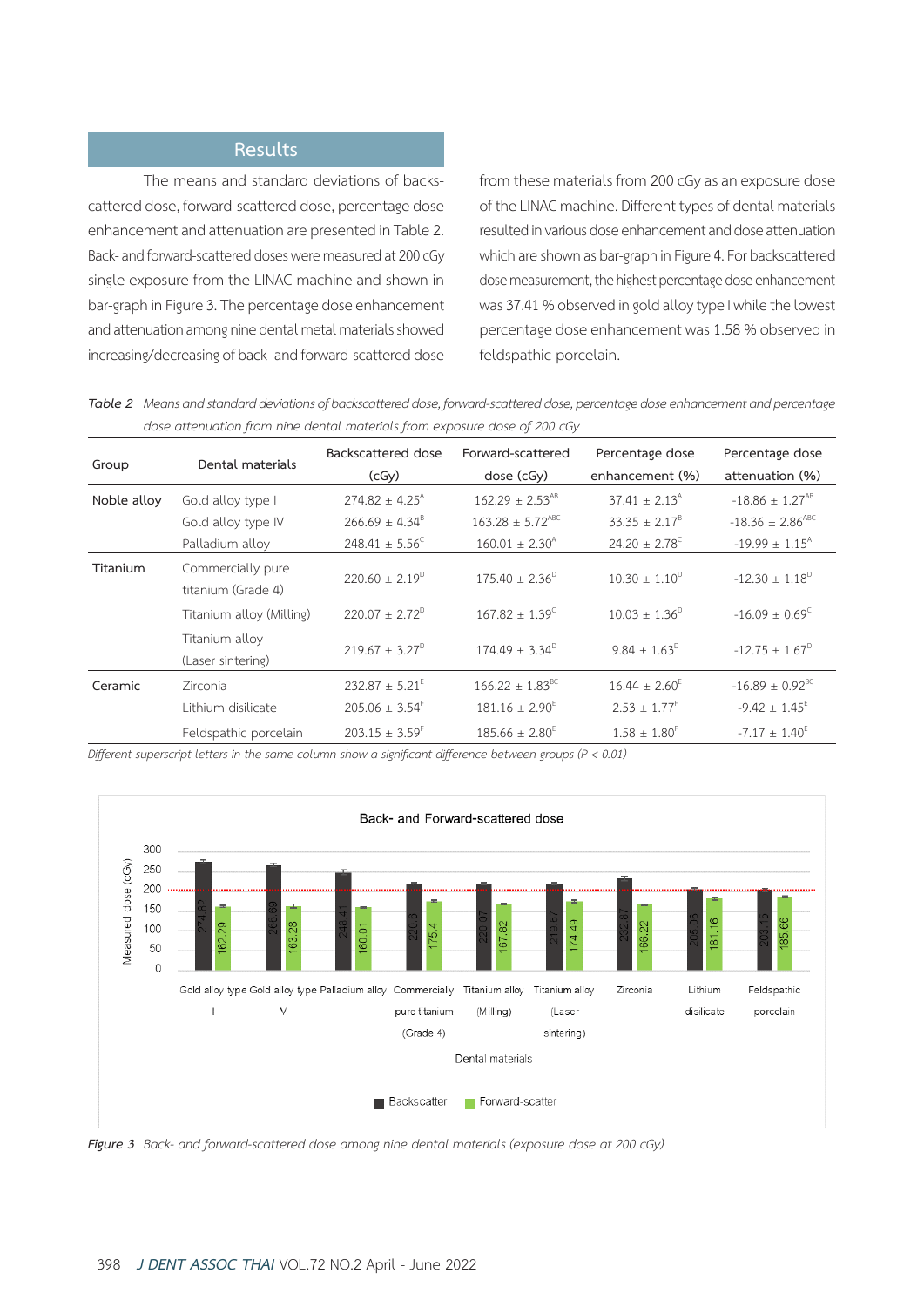

Figure 4 Percentage dose enhancement and percentage dose attenuation among nine dental materials. (15 % dose enhancement  *leads to osteoradionecrosis)*

Comparison among nine dental materials using one-way ANOVA with *p*-value below 0.01 showed that there was a statistically significant difference of percentage dose enhancement among gold alloy type I, gold alloy type IV, palladium alloy and zirconia. However, there was no statistically significant difference of percentage dose enhancement among commercially pure titanium (grade 4), titanium alloy (milling) and titanium alloy (laser sintering). Again, there was no statistically significant difference between lithium disilicate and feldspathic porcelain. For forwardscattered measurement, feldspathic porcelain was observed for the highest forward-scattered dose ( $185.66 \pm 2.8$  cGy) while palladium alloy was noted for the lowest forwardscattered dose (160.01  $\pm$  2.30 cGy). There was no statistically significant difference of percentage dose attenuation among gold alloy type I, gold alloy type IV, and palladium alloy. Percentage dose attenuation between commercially pure titanium (grade 4) and titanium alloy (laser sintering) were not significantly different. Moreover, lithium disilicate and feldspathic porcelain showed no statistical difference in percentage dose attenuation.

## **Discussion**

It was shown that radiation can pass through all specimens. Objects which have higher backscatter radiation showed less forward-scattered radiation (Fig. 3). The null hypothesis testing that back- and forward-scattered doses among nine dental materials were not different was rejected. From the results of this study (Fig. 4), among the noble alloy group, the results corresponded to the previous studies that gold alloy type I showed the highest backscattered dose enhancement compared to other materials.<sup>8,9,17,19</sup> Among the titanium group, backscattered dose in commercially pure titanium was little higher than both of the titanium alloys, but there no significant differences, which was similar to previous studies. $9,16$  Among the ceramic group, zirconia was observed as the highest backscattered dose enhancement. It can be explained that the backscattered dose was strongly dependent on the effective atomic number of dental materials (Zeff) or atomic number (Z) of the element which the highest dose was found in high  $Z$  material.<sup>20</sup>

The density of materials also affects scattered radiation. The higher the density of materials, the higher the dose was found.17,20 For the same type of dental materials such as titanium alloy (milling) and titanium alloy (laser sintering) which have different fabrication processes, though they have the same effective atomic number of these dental materials, the densities are different. The density of milled titanium alloy is slightly higher than laser sintered titanium alloy (Table 1). Selective laser sintering (SLS) is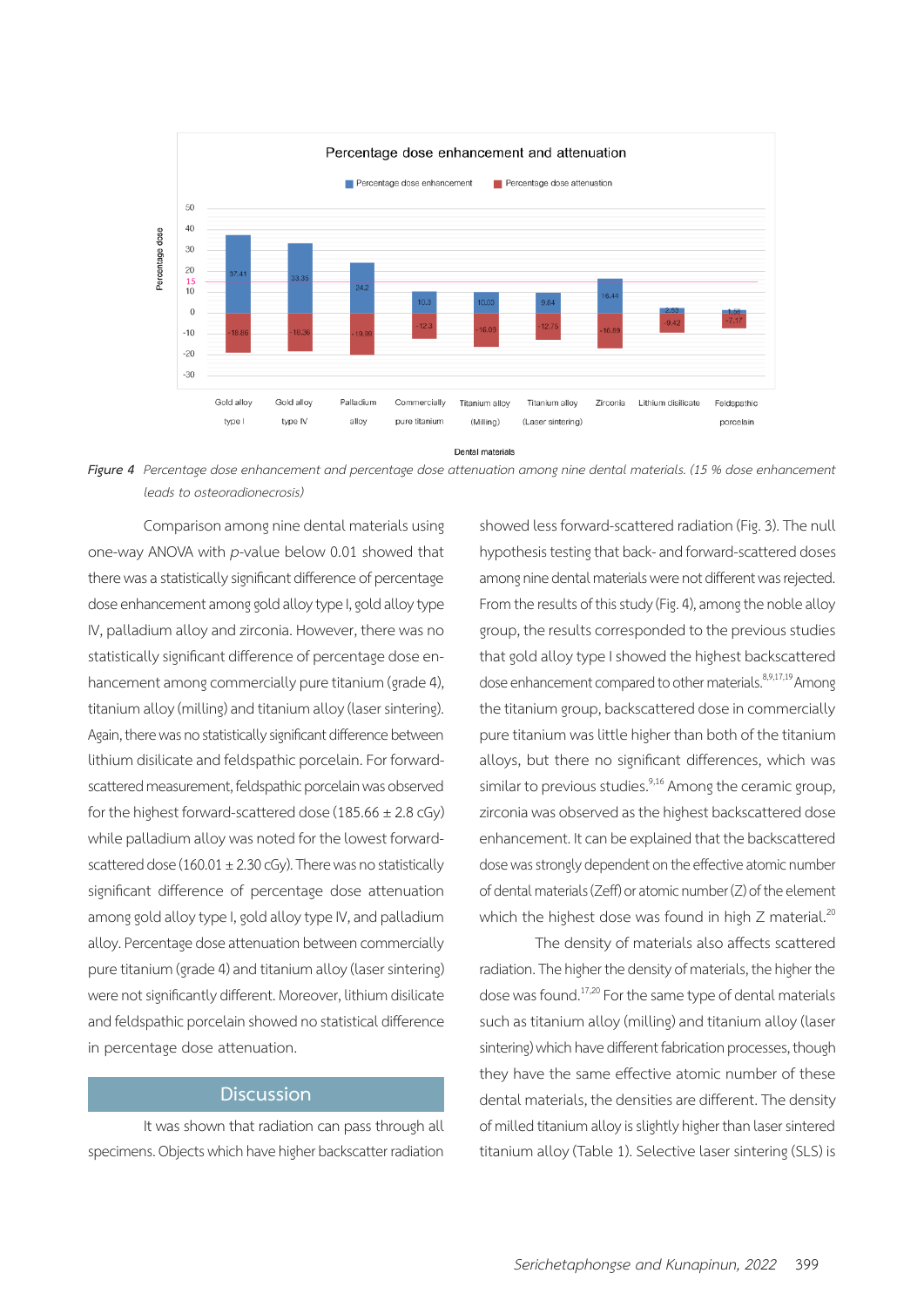an additive technique which results in more porosities in this internal structure than milled titanium alloy which is fabricated by a milling technique from titanium block. In this study, it was found that dose enhancement in titanium alloy (milling) was slightly higher than titanium alloy (laser sintering) but there was no statistically significant difference between these materials. It could be inferred that the density of dental materials influences the different backscattered dose despite their identical compositions. Similar to a previous study which compared backscatter between titanium sheet and mesh, backscattered dose in titanium sheet was higher than titanium mesh.<sup>21</sup> Therefore, the differences in the atomic number, compositions and densities of dental materials influence the difference in backscattered dose enhancement.<sup>17,20,22</sup>

Backscattered radiation is the reversed radiation beam existing at tissue-material interface resulting in increased dose which is caused by scattered secondary electrons from higher atomic number material.<sup> $7-9$ </sup> This photon interaction was a result of Compton effect, pair production and photoelectric effect. The Compton effect is the effect in which a photon interacts with an outer orbital electron (low-binding energy) resulting in scattering in different directions between photons and electrons. The effect of high photon energy (excess of 1.02 MeV) attacks to either the field of the nucleus in atoms or the orbital electrons was pair production. When the incident photon interacts with the field of the atomic nucleus, this energy transforms into an electron and a positron, moving in the opposite directions. When the incident photon interacts with an orbital electron in an atom, three particles, two electrons and one positron, are produced from the interaction site. The Photoelectric effect is the effect that a photon interacts with a firmly bound inner orbital electron of atomic shells (high-binding energy electron) and transfers all energy to that electron. The Compton effect was predominant in the wide photon energy range from ~20 KeV to 20 MeV and was dependent on electron density of the material but independent on atomic number (Z) while pair production together with the photoelectric effect were dependent on atomic number  $(Z2)$ .  $23-25$  Increasing the dose originated by backscattered radiation of the head and neck cancer treatment has undesirable outcomes. It could lead to oral complications such as mucositis for metal restorations and bone necrosis around a dental implant.<sup>11</sup> An increase in the incidences of bone necrosis around the osseointegrated titanium implants was reported as a result of dose enhancement of 10 - 15 % and 15-21 %<sup>26,27</sup> Based on observations, gold alloy type I, gold alloy type IV, palladium alloy and zirconia showed more than 15 % increasing dose (Fig. 4). Hence, dentists should be aware when using these materials which could lead to oral mucositis and osteoradionecrosis. There were some recommendations of management for the implant system during radiotherapy. Removal of implant superstructures (all prostheses, frameworks and abutments) should be done prior to irradiation whereas the remaining implant substructures (implant fixtures) in bone should be covered with intact skin or mucosa.<sup>10</sup> A HA-coated implant was suggested to be utilized for high-risk head and neck cancer patients because it has the lowest scattered radiation.<sup>15,16</sup> Moreover, since mucositis resulting from backscattered-dose-enhancement effect is a major complication of radiotherapy, a fluoride tray without fluoride gel or protective stent or dental guard in thickness of 3 or 5 mm is recommended for these patients during radiotherapy.17,19,28,29 In addition, placing a cotton roll soaked in water between restorations and soft tissue is also able to decrease the dose to the mucosa.<sup>7</sup> The reason is that the backscattered radiation dose significantly increased with the reduction of distance between tissue-metal interface. At 0 mm from tissue-metal interface was the distance of the highest dose enhancement.<sup>15,17</sup> Tso *et al.* found that at least a 50 % decrease in dose enhancement was observed in 1-mm distance from the interface and the lowest dose enhancement at 5-mm distance interface was noted.<sup>17</sup> One study noticed that the scattered radiation of 3-mm distance interface was rarely observed for back-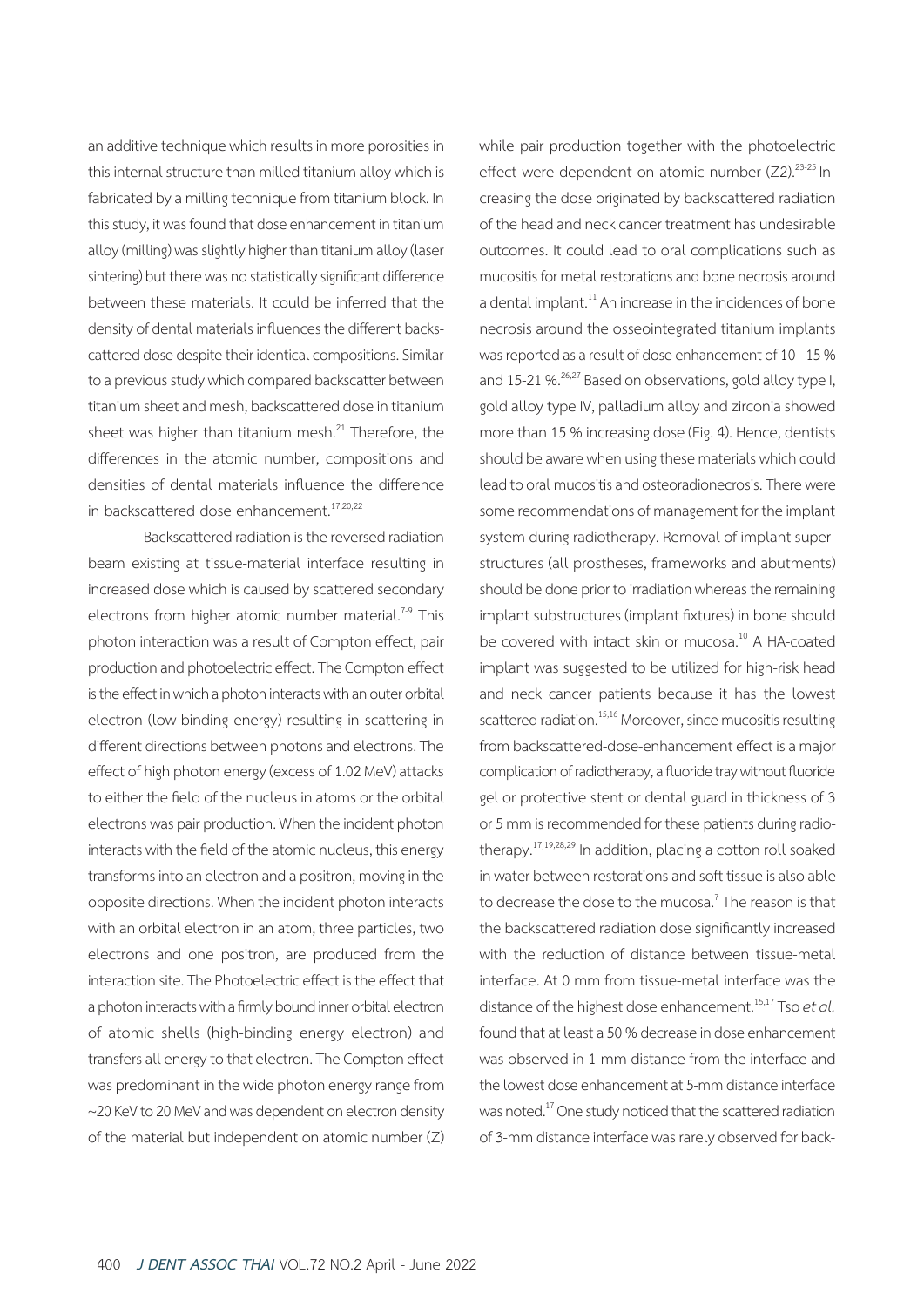scattered dose.<sup>15</sup> Thus, this study measured dose at 0 mm interface because this distance was the highest back- and forward-scattered dose observation.

Nowadays, ceramic has become more popular for dental restorations even for implant abutment and fixtures such as zirconia material. Zirconia, with its toothlike color or white color, is recognized as ceramic composed of metal oxide (ZrO<sub>2</sub>) combined with rare earth oxides as pigment for ceramics. Zirconium is one of the transitional metal elements in the periodic table of which its' atomic number is 40.<sup>30</sup> In this study, the backscattered dose in zirconia was as high as other metal materials like gold alloy, palladium alloy, commercially pure titanium and titanium alloys. Especially, zirconia backscattered dose was significantly higher than commercially pure titanium and titanium alloys. This can be assumed that zirconia characteristically was conducted like metal. In ceramic materials, zirconia, lithium disilicate, feldspathic porcelain, dose enhancement in zirconia was 16.44 % which was higher than 15 % that might lead to osteoradionecrosis while the other ceramics were lower than 15 %.

On the contrary, a forward-scattered dose was generally reduced when the atomic number of dental materials was increased. In other words, percentage dose attenuation was mostly diminished by a decreasing atomic number. In this present study, the highest percentage dose attenuation was found in palladium alloy while the lowest one was found in feldspathic porcelain which was found as the lowest backscattered dose as well. This means that the higher the atomic number of dental materials is, the less the radiation penetration passing through these materials to the cancer target is found. It should be taken into account the dose attenuation to the cancer behind these scattering dental materials in order not to provide an under-prescribed dose to the cancer target. These results resembled other studies. Friedrich *et al.* found that a titanium implant absorbed almost 16 % of the dose behind it which were similar to the present study (approximately 12.30 % - 16.09 %).<sup>31</sup> Again, Çatli *et al.* said that the dose attenuation behind

pure titanium and titanium alloy prostheses were 14.8 % and 14.2 %, respectively.<sup>32</sup>

The research design of this study tried to eliminate some errors in previous studies about dose measurement in antero-posterior beam from flat dosimeter attached to a curved specimen like a dental implant fixture which the measured dose was undervalued.<sup>9,16</sup> According to the flat surface of the OSL dosimeter in this study, the specimen was designed to also be a flat surface in order to magnify the OSL sensitivity. Consequently, a full scattered dose could be measured. A backscattered dose represented a dose at a direct surface of dental materials which was perpendicular to radiation, but did not depend on the surface area or size of dental materials.<sup>26</sup> Since intensitymodulated radiation therapy (IMRT) and volumetric modulated arc therapy (VMAT) with rotating beam around the patient are used for radiotherapy for head and neck cancer<sup>33</sup>, the total backscattered dose around the dental implant surface is observed as the same as flat specimens in this study. However, the limitation of this study was that even though the OSL dosimeter had several advantages such as high sensitivity, simple, small size and erasable measurement device, its accuracy was about  $\pm 10$  % in which there were some errors of the measurement.<sup>34</sup>

Among the tested titanium groups, any titanium can be used in implant dentistry since backscattered doses were not statistically significantly different. However, zirconia (3Y-TZP) should be carefully used in the oral cavity because it has a higher backscattered dose than titanium material. Especially with increasing demands for esthetics, zirconia dental implants should be used with caution. Multidisciplinary care between a radiotherapist and a dentist is essential for radiotherapy treatment planning for radiation dose, field of radiation and dental management prior to radiotherapy. Moreover, as several side effects from radiotherapy can occur, periodic dental care in patients who have undergone radiotherapy is also significant to get a better quality of life. Further study should be conducted on the back- and forward-scattered dose of dental materials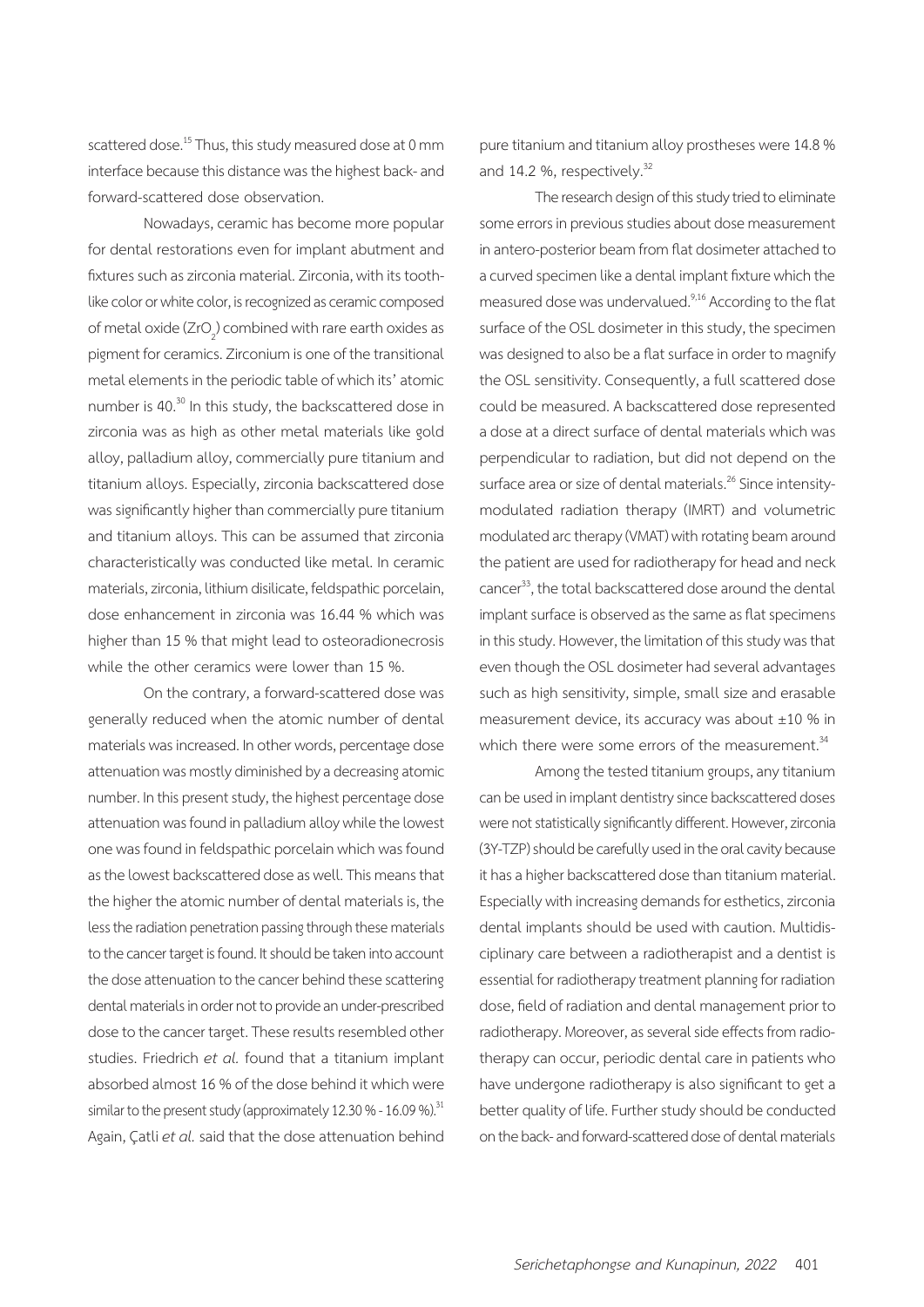in the cadaver model which represents human soft tissue and bone.

## **Conclusion**

Within the limitation of this *in-vitro* study, the following conclusions were drawn:

1. There were only four dental materials (gold alloy type I, gold alloy type IV, palladium alloy and zirconia) of which percentage dose enhancement was more than 15 %.

2. Among ceramic groups, zirconia showed the most backscattered dose enhancement of more than 15 %. 3. The higher atomic number and density of materials, the more backscattered dose enhancement and the less of forward-scattered dose were found.

4. Selection of proper dental restorative and implant materials in patients with high risk of head and neck cancer was important. Since zirconia (3Y-TZP) was observed in a higher backscattered dose than titanium material leading to osteoradionecrosis, zirconia dental implants should not have existed in the field of radiation with high dose to bone. 5. Due to backscattering effect at 0 mm from high atomic number of dental materials, metal alloys or zirconia framework on implant is recommended to remove from oral cavity during radiotherapy. Metal alloys or zirconia crowns or bridges are required to have a dental guard to prevent oral mucositis.

## **Acknowledgment**

- Linear accelerator (Elekta Synergy, Stockholm, Sweden) was kindly supported by Assist. Prof. Dr. Sunantha Srisubat-Ploysongsang, Boonrut Vutiprasertpong and Sanchai Lookkaew; Radiation physicist from Horizon Regional Cancer Center, Bumrungrad Hospital, Bangkok, Thailand.

- OSL dosimeters (nanoDot, Landauer, USA) were kindly supported by Waraporn Sudchai, Nittima Rungpin and Natch Rattanarungruangchai; Nuclear scientist, Thailand Institute of Nuclear Technology (Public Organization).

- Statistical analysis was kindly provided by Dr. Nareudee Limpuangthip; Department of Prosthodontics, Faculty of Dentistry, Chulalongkorn University.

- Language assistance was kindly provided for by Dr. Wareeratn Chengprapakorn; Department of Prosthodontics, Faculty of Dentistry, Chulalongkorn University.

### **References**

1. IARC. Thailand: Globocan 2018: International Agency for Research on Cancer (IARC); 2018 [updated 26/04/2020. Available from: https://gco.iarc.fr/today/data/factsheets/populations/764-thailand-fact-sheets.pdf.

2. Tangjaturonrasme N, Vatanasapt P, Bychkov A. Epidemiology of head and neck cancer in Thailand. *Asia Pac J Clin Oncol* 2018;14(1):16-22. 3. Barrett A, Dobbs J, Morris S, Roques T. Practical radiotherapy planning. Italy: Macmillan Publishing Solutions; 2009.

4. Harrison JS, Stratemann S, Redding SW. Dental implants for patients who have had radiation treatment for head and neck cancer. *Spec Care Dentist* 2003;23(6):223-9.

5. Satheesh Kumar P, Balan A, Sankar A, Bose T. Radiation induced oral mucositis. *Indian J Palliat Care* 2009;15(2):95-102.

6. Vissink A, Jansma J, Spijkervet FK, Burlage FR, Coppes RP. Oral sequelae of head and neck radiotherapy. *Crit Rev Oral Biol Med*  2003;14(3):199-212.

7. Chin DW, Treister N, Friedland B, Cormack RA, Tishler RB, Makrigiorgos GM, *et al.* Effect of dental restorations and prostheses on radiotherapy dose distribution: a Monte Carlo study. *J Appl Clin Med Phys* 2009; 10(1):2853.

8. Farahani M, Eichmiller FC, McLaughlin WL. Measurement of absorbed doses near metal and dental material interfaces irradiated by x- and gamma-ray therapy beams. *Phys Med Biol* 1990;35(3):369-85. 9. Wang RR, Pillai K, Jones PK. In vitro backscattering from implant materials during radiotherapy. *J Prosthet Dent* 1996;75(6):626-32. 10. Granstrom G, Tjellstrom A, Albrektsson T. Postimplantation irradiation for head and neck cancer treatment. *Int J Oral Maxillofac Implants* 1993;8(5):495-501.

11. Silverman S, Jr. Oral cancer: complications of therapy. *Oral Surg Oral Med Oral Pathol Oral Radiol Endod* 1999;88(2):122-6. 12. Beumer J, Faulkner RF, Shah KC, Moy PK. Fundamentals of implant dentistry, prosthodontic principles. China: Quintessence publishing; 2015.

13. Sathasivam HP, Davies GR, Boyd NM. Predictive factors for osteoradionecrosis of the jaws: A retrospective study. *Head & neck*  2018;40(1):46-54.

14. Granstrom G. Osseointegration in irradiated cancer patients: an analysis with respect to implant failures. *J Oral Maxillofac Surg*  2005;63(5):579-85.

15. Serichetaphongse P, Sitthikhunkitt P, Srisubat-Ploysongsang S. Measurement of scattered radiation from dental implants in dry human jaw during radiotherapy. *CU Dent J* 2004;27:235-46.